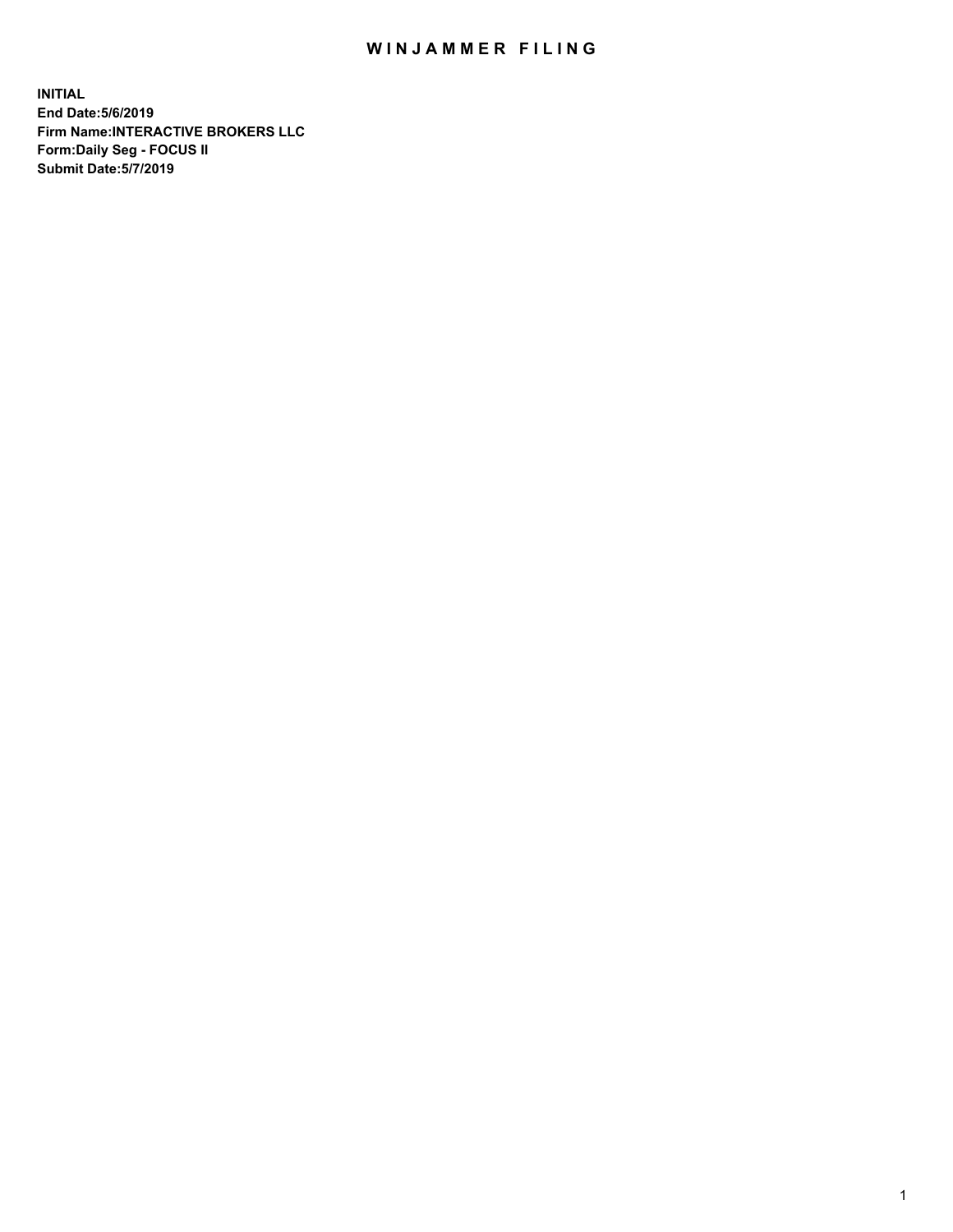**INITIAL End Date:5/6/2019 Firm Name:INTERACTIVE BROKERS LLC Form:Daily Seg - FOCUS II Submit Date:5/7/2019 Daily Segregation - Cover Page**

| Name of Company                                                                                                                                                                                                                                                                                                                | <b>INTERACTIVE BROKERS LLC</b>                                                                  |
|--------------------------------------------------------------------------------------------------------------------------------------------------------------------------------------------------------------------------------------------------------------------------------------------------------------------------------|-------------------------------------------------------------------------------------------------|
| <b>Contact Name</b>                                                                                                                                                                                                                                                                                                            | <b>James Menicucci</b>                                                                          |
| <b>Contact Phone Number</b>                                                                                                                                                                                                                                                                                                    | 203-618-8085                                                                                    |
| <b>Contact Email Address</b>                                                                                                                                                                                                                                                                                                   | jmenicucci@interactivebrokers.c<br>om                                                           |
| FCM's Customer Segregated Funds Residual Interest Target (choose one):<br>a. Minimum dollar amount: ; or<br>b. Minimum percentage of customer segregated funds required:% ; or<br>c. Dollar amount range between: and; or<br>d. Percentage range of customer segregated funds required between:% and%.                         | $\overline{\mathbf{0}}$<br>$\overline{\mathbf{0}}$<br>155,000,000 245,000,000<br>0 <sub>0</sub> |
| FCM's Customer Secured Amount Funds Residual Interest Target (choose one):<br>a. Minimum dollar amount: ; or<br>b. Minimum percentage of customer secured funds required:%; or<br>c. Dollar amount range between: and; or<br>d. Percentage range of customer secured funds required between:% and%.                            | $\overline{\mathbf{0}}$<br>$\mathbf 0$<br>80,000,000 120,000,000<br>0 <sub>0</sub>              |
| FCM's Cleared Swaps Customer Collateral Residual Interest Target (choose one):<br>a. Minimum dollar amount: ; or<br>b. Minimum percentage of cleared swaps customer collateral required:% ; or<br>c. Dollar amount range between: and; or<br>d. Percentage range of cleared swaps customer collateral required between:% and%. | $\overline{\mathbf{0}}$<br>$\underline{\mathbf{0}}$<br>0 <sub>0</sub><br>00                     |

Attach supporting documents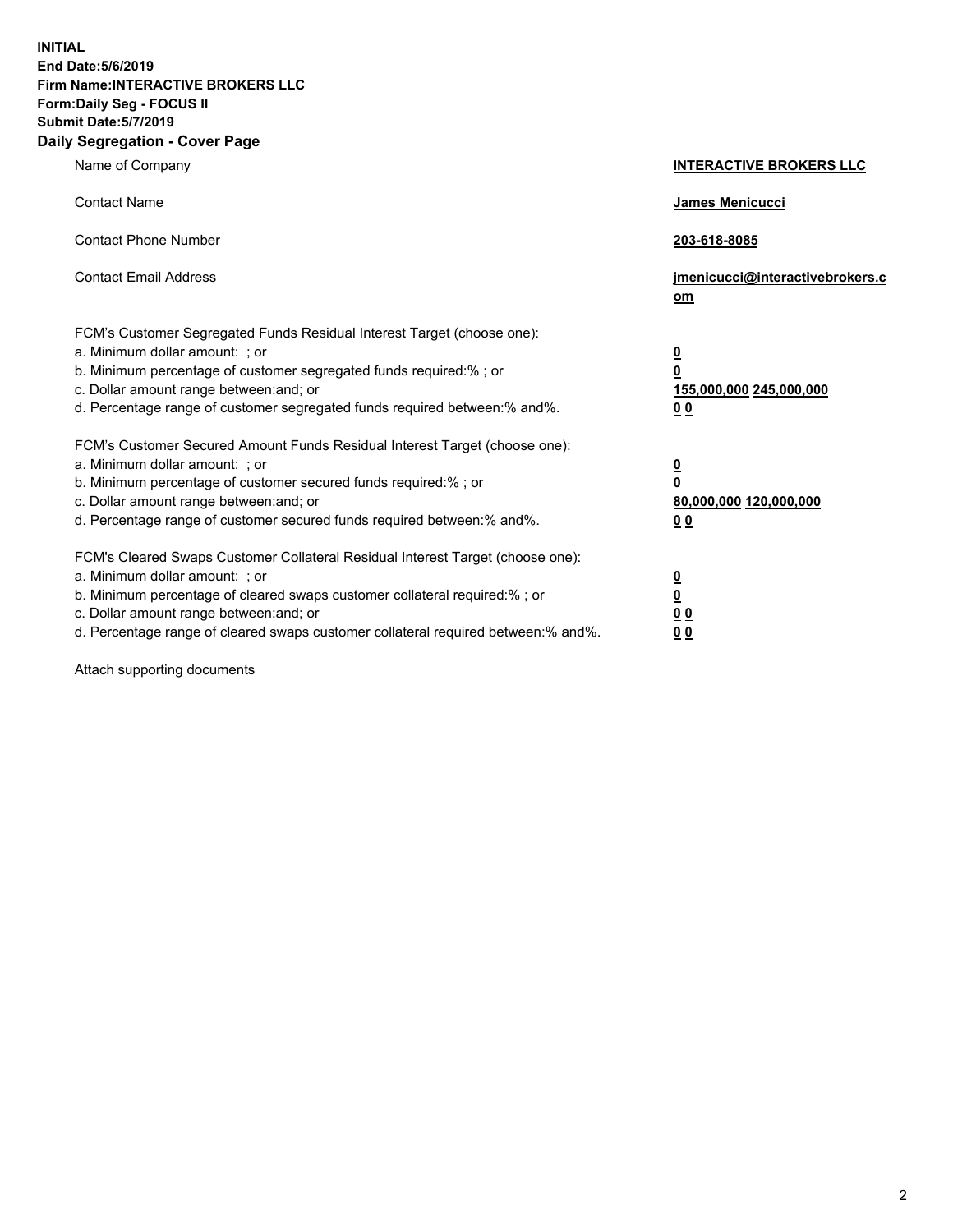## **INITIAL End Date:5/6/2019 Firm Name:INTERACTIVE BROKERS LLC Form:Daily Seg - FOCUS II Submit Date:5/7/2019 Daily Segregation - Secured Amounts**

|     | Foreign Futures and Foreign Options Secured Amounts                                                        |                                 |
|-----|------------------------------------------------------------------------------------------------------------|---------------------------------|
|     | Amount required to be set aside pursuant to law, rule or regulation of a foreign                           | $0$ [7305]                      |
|     | government or a rule of a self-regulatory organization authorized thereunder                               |                                 |
| 1.  | Net ledger balance - Foreign Futures and Foreign Option Trading - All Customers                            |                                 |
|     | A. Cash                                                                                                    | 434,655,755 [7315]              |
|     | B. Securities (at market)                                                                                  | $0$ [7317]                      |
| 2.  | Net unrealized profit (loss) in open futures contracts traded on a foreign board of trade                  | 5,411,785 [7325]                |
| 3.  | Exchange traded options                                                                                    |                                 |
|     | a. Market value of open option contracts purchased on a foreign board of trade                             | 35,763 [7335]                   |
|     | b. Market value of open contracts granted (sold) on a foreign board of trade                               | $-6,738$ [7337]                 |
| 4.  | Net equity (deficit) (add lines 1.2. and 3.)                                                               | 440,096,565 [7345]              |
| 5.  | Account liquidating to a deficit and account with a debit balances - gross amount                          | 40,515 [7351]                   |
|     | Less: amount offset by customer owned securities                                                           | 0 [7352] 40,515 [7354]          |
| 6.  | Amount required to be set aside as the secured amount - Net Liquidating Equity                             | 440,137,080 [7355]              |
|     | Method (add lines 4 and 5)                                                                                 |                                 |
| 7.  | Greater of amount required to be set aside pursuant to foreign jurisdiction (above) or line                | 440,137,080 [7360]              |
|     | 6.                                                                                                         |                                 |
|     | FUNDS DEPOSITED IN SEPARATE REGULATION 30.7 ACCOUNTS                                                       |                                 |
| 1.  | Cash in banks                                                                                              |                                 |
|     | A. Banks located in the United States                                                                      | 76,626,965 [7500]               |
|     | B. Other banks qualified under Regulation 30.7                                                             | 0 [7520] 76,626,965 [7530]      |
| 2.  | Securities                                                                                                 |                                 |
|     | A. In safekeeping with banks located in the United States                                                  | 412,669,958 [7540]              |
|     | B. In safekeeping with other banks qualified under Regulation 30.7                                         | 0 [7560] 412,669,958 [7570]     |
| 3.  | Equities with registered futures commission merchants                                                      |                                 |
|     | A. Cash                                                                                                    | $0$ [7580]                      |
|     | <b>B.</b> Securities                                                                                       | $0$ [7590]                      |
|     | C. Unrealized gain (loss) on open futures contracts                                                        | $0$ [7600]                      |
|     | D. Value of long option contracts                                                                          | $0$ [7610]                      |
|     | E. Value of short option contracts                                                                         | 0 [7615] 0 [7620]               |
| 4.  | Amounts held by clearing organizations of foreign boards of trade                                          |                                 |
|     | A. Cash                                                                                                    | $0$ [7640]                      |
|     | <b>B.</b> Securities                                                                                       | $0$ [7650]                      |
|     | C. Amount due to (from) clearing organization - daily variation                                            | $0$ [7660]                      |
|     | D. Value of long option contracts                                                                          | $0$ [7670]                      |
|     | E. Value of short option contracts                                                                         | 0 [7675] 0 [7680]               |
| 5.  | Amounts held by members of foreign boards of trade                                                         |                                 |
|     | A. Cash                                                                                                    | 76,477,259 [7700]               |
|     | <b>B.</b> Securities                                                                                       | $0$ [7710]                      |
|     | C. Unrealized gain (loss) on open futures contracts                                                        | -2,991,529 [7720]               |
|     | D. Value of long option contracts                                                                          | 35,763 [7730]                   |
|     | E. Value of short option contracts                                                                         | -6,738 [7735] 73,514,755 [7740] |
| 6.  | Amounts with other depositories designated by a foreign board of trade                                     | $0$ [7760]                      |
| 7.  | Segregated funds on hand                                                                                   | $0$ [7765]                      |
| 8.  | Total funds in separate section 30.7 accounts                                                              | 562,811,678 [7770]              |
| 9.  | Excess (deficiency) Set Aside for Secured Amount (subtract line 7 Secured Statement<br>Page 1 from Line 8) | 122,674,598 [7380]              |
| 10. | Management Target Amount for Excess funds in separate section 30.7 accounts                                | 80,000,000 [7780]               |
| 11. | Excess (deficiency) funds in separate 30.7 accounts over (under) Management Target                         | 42,674,598 [7785]               |
|     |                                                                                                            |                                 |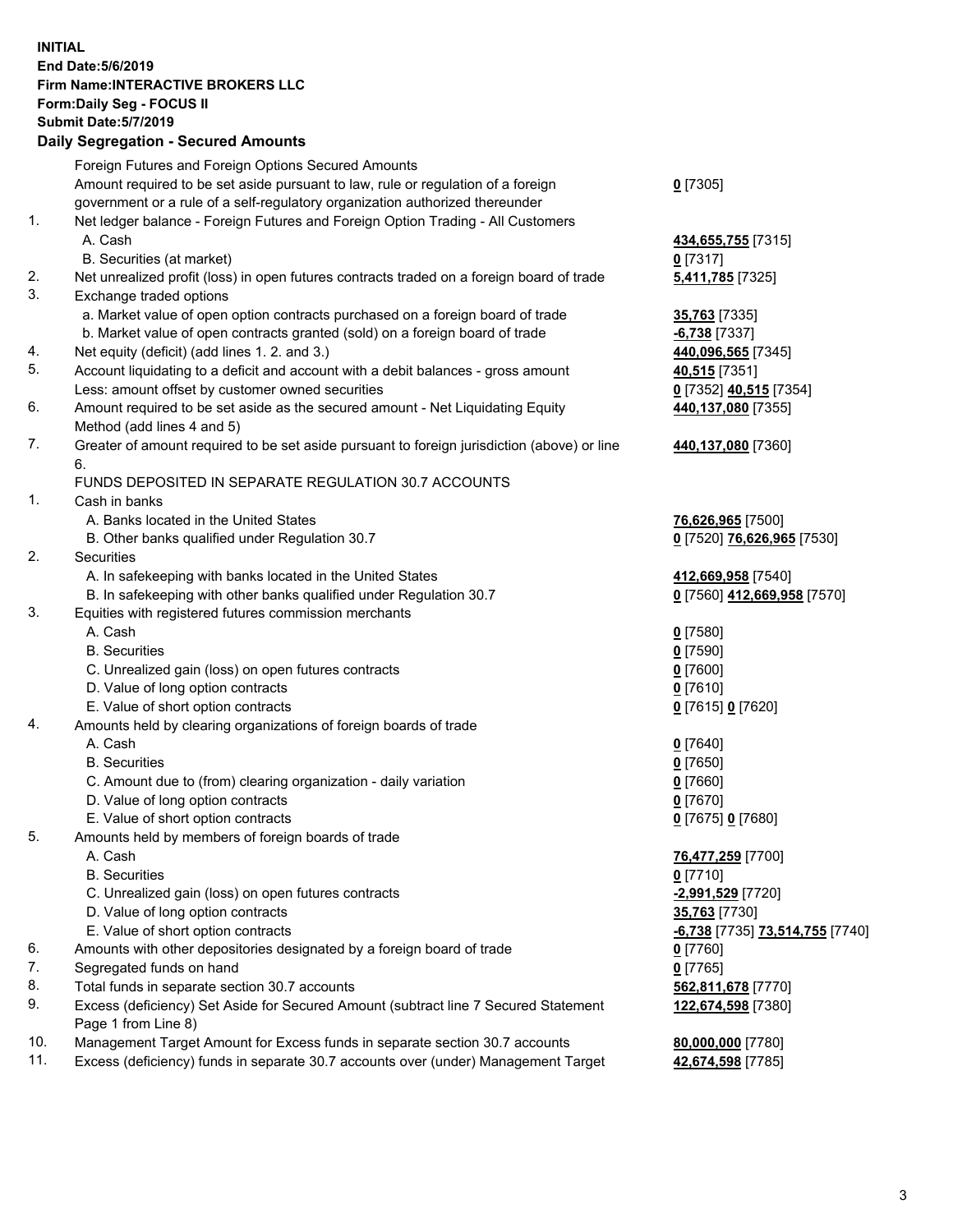|     | <b>INITIAL</b>                                                                      |                           |
|-----|-------------------------------------------------------------------------------------|---------------------------|
|     | End Date: 5/6/2019                                                                  |                           |
|     | <b>Firm Name: INTERACTIVE BROKERS LLC</b>                                           |                           |
|     | Form: Daily Seg - FOCUS II                                                          |                           |
|     | <b>Submit Date: 5/7/2019</b>                                                        |                           |
|     | Daily Segregation - Segregation Statement                                           |                           |
|     | SEGREGATION REQUIREMENTS(Section 4d(2) of the CEAct)                                |                           |
| 1.  | Net ledger balance                                                                  |                           |
|     | A. Cash                                                                             | 3,778,671,206 [7010]      |
|     | B. Securities (at market)                                                           | $0$ [7020]                |
| 2.  | Net unrealized profit (loss) in open futures contracts traded on a contract market  | -26,122,486 [7030]        |
| 3.  | Exchange traded options                                                             |                           |
|     | A. Add market value of open option contracts purchased on a contract market         | 143,068,014 [7032]        |
|     | B. Deduct market value of open option contracts granted (sold) on a contract market | -230,643,045 [7033]       |
| 4.  | Net equity (deficit) (add lines 1, 2 and 3)                                         | 3,664,973,689 [7040]      |
| 5.  | Accounts liquidating to a deficit and accounts with                                 |                           |
|     | debit balances - gross amount                                                       | 1,291,078 [7045]          |
|     | Less: amount offset by customer securities                                          | 0 [7047] 1,291,078 [7050] |
| 6.  | Amount required to be segregated (add lines 4 and 5)                                | 3,666,264,767 [7060]      |
|     | FUNDS IN SEGREGATED ACCOUNTS                                                        |                           |
| 7.  | Deposited in segregated funds bank accounts                                         |                           |
|     | A. Cash                                                                             | 515,423,988 [7070]        |
|     | B. Securities representing investments of customers' funds (at market)              | 2,180,019,420 [7080]      |
|     | C. Securities held for particular customers or option customers in lieu of cash (at | $0$ [7090]                |
|     | market)                                                                             |                           |
| 8.  | Margins on deposit with derivatives clearing organizations of contract markets      |                           |
|     | A. Cash                                                                             | 2,551,789 [7100]          |
|     | B. Securities representing investments of customers' funds (at market)              | 1,265,522,230 [7110]      |
|     | C. Securities held for particular customers or option customers in lieu of cash (at | $0$ [7120]                |
|     | market)                                                                             |                           |
| 9.  | Net settlement from (to) derivatives clearing organizations of contract markets     | <u>-6,993,155</u> [7130]  |
| 10. | Exchange traded options                                                             |                           |
|     | A. Value of open long option contracts                                              | 143,820,908 [7132]        |
|     | B. Value of open short option contracts                                             | -231,647,530 [7133]       |
| 11. | Net equities with other FCMs                                                        |                           |
|     | A. Net liquidating equity                                                           | $0$ [7140]                |
|     | B. Securities representing investments of customers' funds (at market)              | 0 [7160]                  |
|     | C. Securities held for particular customers or option customers in lieu of cash (at | $0$ [7170]                |
|     | market)                                                                             |                           |
| 12. | Segregated funds on hand                                                            | $0$ [7150]                |
| 13. | Total amount in segregation (add lines 7 through 12)                                | 3,868,697,650 [7180]      |
| 14. | Excess (deficiency) funds in segregation (subtract line 6 from line 13)             | 202,432,883 [7190]        |
| 15. | Management Target Amount for Excess funds in segregation                            | 155,000,000 [7194]        |

16. Excess (deficiency) funds in segregation over (under) Management Target Amount Excess

**47,432,883** [7198]